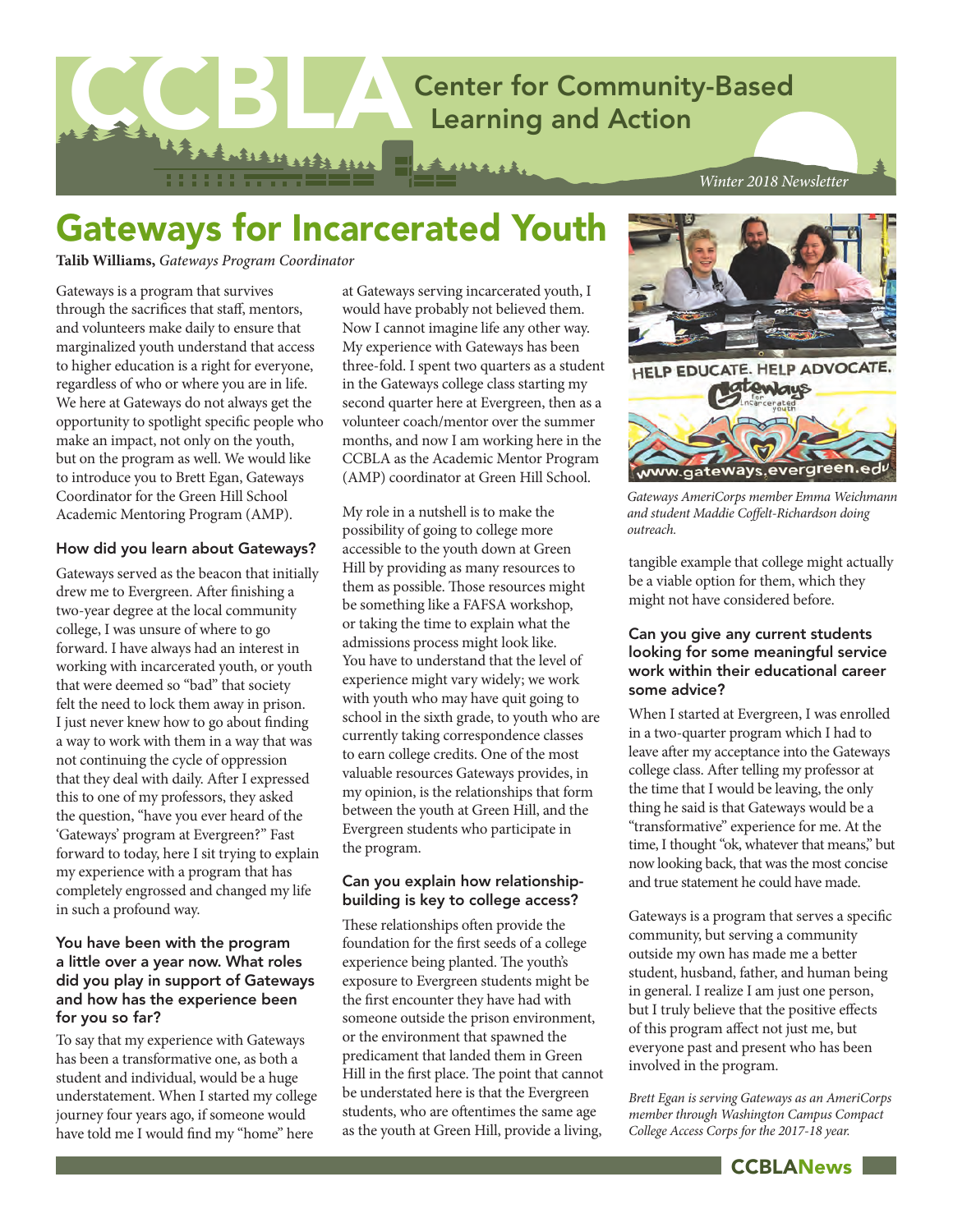# Gateways AMP Update in **Group Homes (Community Facilities)**

**by Emma Weichmann,** *Youth in Service Americorps member at CCBLA/Gateways*

Gateways AMP (Academic Mentoring Program) spread from Green Hill (a juvenile prison in Chehalis) to two group homes in 2015. Since then, more than 25 youth have been involved in the program at Touchstone group home (Lakewood) and Oakridge group home (Olympia). More than 20 Evergreen students have been involved as well. In the AMP program, students spend two hours a week at each group home. We put on workshops, play games, and spend time getting to know each other better and exploring interests. This year we have put on workshops about budgeting, job searching and interview skills, and cooking. Jessica Dean, a nutritionist from Seamar Community Health Center, facilitated the cooking workshop. We made three stir fry dishes, and black bean brownies as a dessert. We learned about the nutritional benefits of cooking rice with an oil, and why pairing carbs with proteins is good for you.

The young men at the group homes are not totally confined to the facility, and there are always requests for field trips out of the group home. Each month, the young men tour Evergreen's campus, learn about different projects on campus (like the campus foodbank satellite), and spend time at the recreation center where we play basketball or watch a Geoduck game, box, use the weight room, or climb the rock wall! Between the two group homes, eight trips were made to campus. Touchstone group home also took a trip to Skateland to roller skate and celebrate a great quarter.

As a program that seeks to prioritize youth voices, AMP highly values the feedback of program participants. In a reflection survey, the young men at Oakridge group home stated that they liked the "positive interactions, support, and help" in AMP. They listed that they learned "people skills and how to speak," "skills, plans, and interviews," and how to "budget money." Two young men said they learned "how to get a job."

As we move into winter quarter, program goals are to continue cooking workshops (thanks to Seamar, Jay's Farmstand, and Olympia Food Co-op for donations!), and have more workshops led by group home participants.

If you would like to participate in AMP at the group homes, please email Emma at weichmae@evergreen.edu. We leave Evergreen at 4:00 on Tuesdays, returning at 8:00, and on Wednesdays at 5:30, returning at 8:30. Please plan on committing to one of these days for the remainder of the quarter.

## SOS CCBLA students in action



*SOS CCBLA fall students meeting at Traditions in downtown Olympia.*



*SOS CCBLA Students in front of Billy Frank Jr. housing.*



*SOS CCBLA fall visit to Dispute Resolution Center.*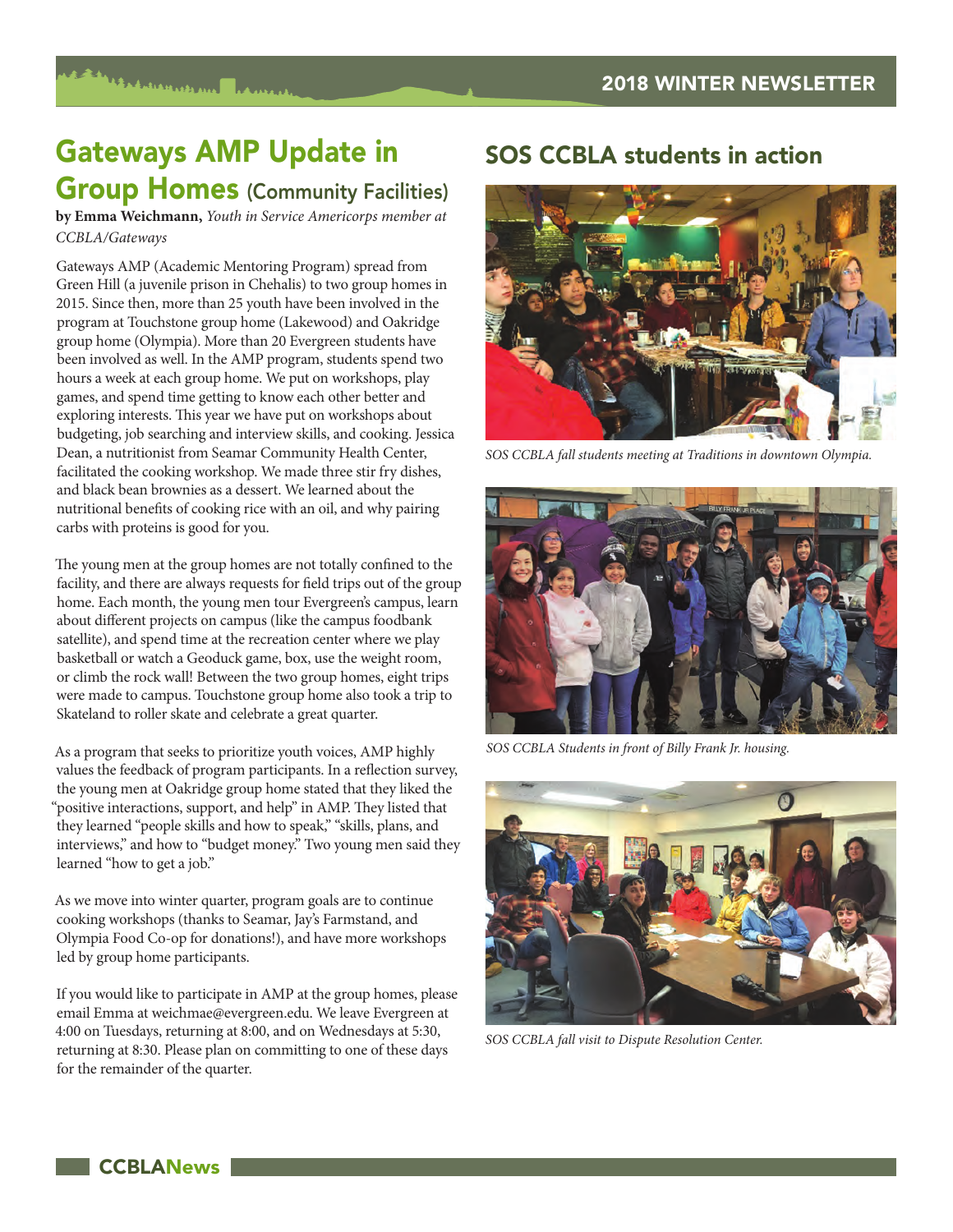## SOS: CCBLA Community Work in Challenging Times (Fall 2017 and Winter 2018)

Offered in collaboration with Evergreen's Center for Community-Based Learning and Action, the SOS program offers students deep internship experiences with regional grassroots organizations and education programs. Faculty rotate in to teach and bring their foundations of experience, disciplinary expertise, and community collaboration. In fall 2017, Leslie Flemmer worked with students to ask: What are the economic, social, political, and educational challenges that communities face today? What ideas and skills enable us to accompany and collaborate with local communities and schools as they address the challenges they face? The program spent a day in downtown Olympia visiting local initiatives. Students served with NAMI (National Alliance on Mental Illness), the Dispute Resolution Center, CIELO Project, Sound Learning, Lydia Hawk and Lincoln Elementary Schools, Rochester Middle School, Centralia High School, Clallam County Mosaic, and Kokua Services for Adults with Disabilities, Sound Outreach homeless community support, Animal Rights and Welfare, NW Immigrant Detention Resistance, and Youth Arts and dance programs. Final presentations showcased responsible, self-motivated students who valued collaborative learning, shaping a community of colearners, and learning from and with community organizations and educators.

This winter students will continue community work with faculty member Catalina Ocampo by providing support to work in community settings and schools through internships or projects. The program builds skills and offers a collaborative space to share experiences and learning. The program engages the practical and theoretical issues of community work: How do you enter a community? What are challenges you might face? How do we value our own distinctive identities while respecting differences we encounter? What skills do communities find useful? What are the ethical features of this work? How does "collaboration" differ from "helping," and what strategies can lead to community collaboration?

## Community-to-Community Day of Service for New-Student Orientation Grew in 2017



*New students painted a mural for Hummingbird all-inclusive art studio as part of United Way Day of Caring and Evergreen's orientation week Community-to-Community Service event. 458 new students engaged at 20 community sites.*

## Community Service Work Study

Students participated at a number of local organizations using work-study funding to learn on site and contribute to the work. Sites included PIPE, Sound Outreach, Pizza Klatch, Kokua, Gateways, YWCA, Family Support Center, Pear Blossom Place, TC Food Bank, CIELO Project, Rebuilding Together, Media Island, Hope Garden, Community Lifeline and TUPAC Tacoma. Sound Learning, Shelton Innovators After School program, and Media Island have positions open winter quarter.

**CCBLANews** 

# **Teletical PALIE** Fall Events:



*Presenters Maru Mora Villalpando and Wendy Pantoja.*

# Immigration Forum/Task Force

Addressing the Undocumented Student Task Force (USTF) Summer Institute appeal to address broader immigration policy impacts, we invited speakers to share immigration, detention and community response. This information prepared students to support immigrant struggles and positioned the institution to better serve the most vulnerable students and community.

The keynote panel with Tacoma-based Northwest Detention Resistance included the screening of their new video (www.nwdcresistance.org). Latino Advocacy members Maru Mora Villalpando and Wendy Pantoja presented to 150+ students in the library lobby. Afternoon workshops were presented by Familia Student Group and the Strengthening Sanctuary Olympia Community organization.